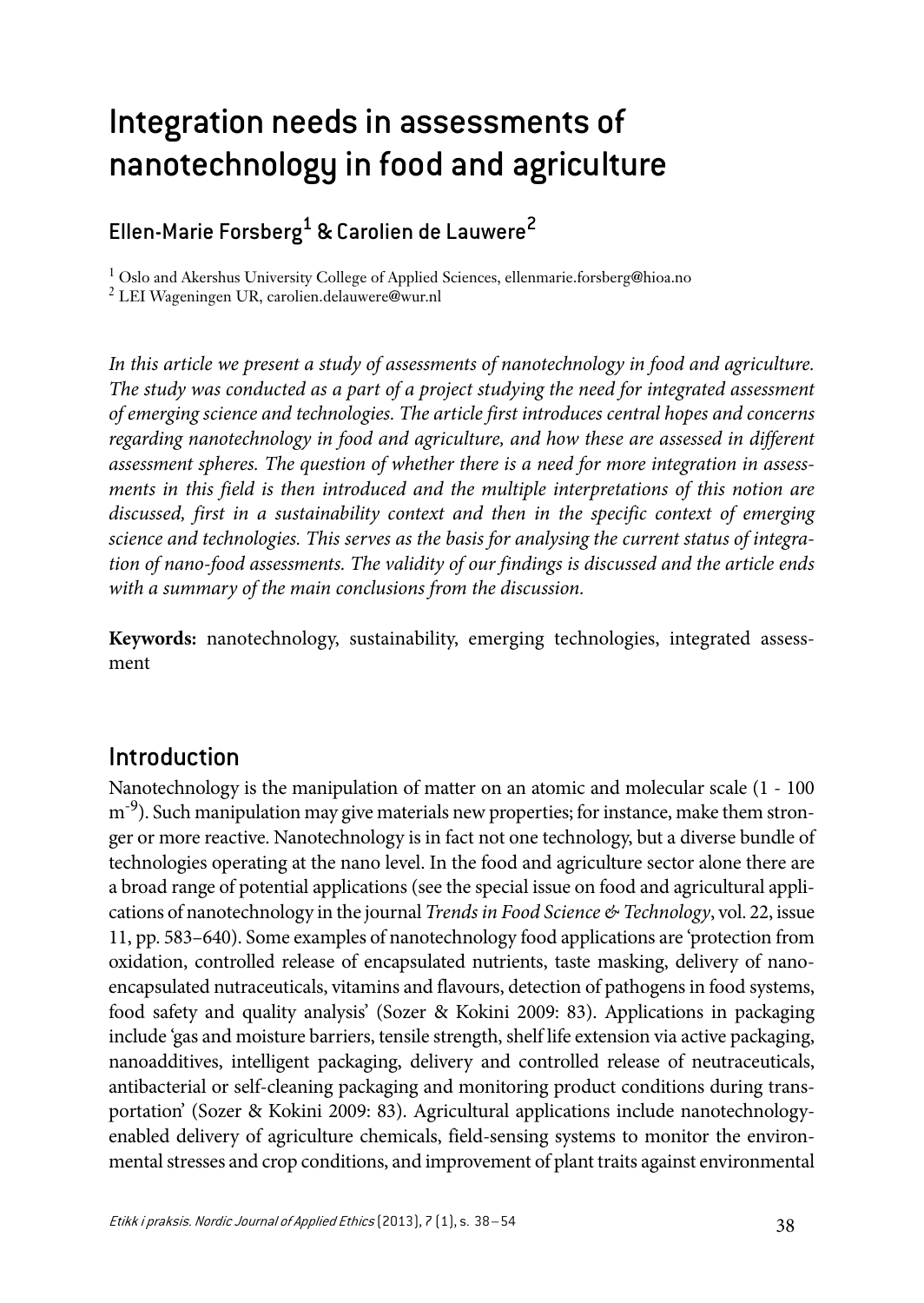stresses and diseases (Chen & Yada 2011). Applications within animal husbandry might include improving feeding efficiency and nutrition of agricultural animals, minimizing losses from animal diseases, and turning animal by-products and waste and environmental concerns into value-added products (Chen & Yada 2011).

As promising as it seems, the same properties that provide new possibilities for innovation also present new risks. There are worries and disagreements about the impact nanoparticles may have on human health, animals, and the environment. In addition to toxicological concerns, there are ethical concerns about human enhancement, self-replicating nanorobots, new monitoring potentials, the moral acceptability of manipulating the basics of life, and so on. The Eurobarometer 2010 study on biotechnology (Gaskell et al. 2010) shows that the European public is largely uninformed about nanotechnology, but still somewhat cautious. It has therefore been important for private and public decision makers to avoid similar controversies as was seen in Europe with regard to genetic modification (GM) technologies (especially related to food and agriculture). The result is what (Kaiser et al. 2010) call an 'assessment regime', where a host of actions have been taken to map public attitudes, engage the public in discussions, and provide evidence for policy making and regulation. Royal societies, technology boards, ethics committees, and research consortia have organised actions and events including expert committee reports and the engagement of stakeholders, lay people, and/or experts in different participatory processes. Such activities are carried out based on requests from politicians or ministries, based on the institutions' own priorities, or based on calls for proposals from the European Community (EC) framework programmes for research or national research programmes.

In addition to such events and assessment projects, nanotechnology is also subjected to the established system of risk and impact assessment. The European Community Regulation on chemicals and their safe use (REACH) incorporates nanomaterials, even if it is not specifically adapted to nanotechnology, but rather to bulk chemicals. With regard to nanotechnology applications in food, all novel foods are regulated in the Novel Foods Regulation (EC 258/97), where it is stated that they shall be properly assessed with regard to health risks. Environmental risk assessments are carried out by a number of research groups, but formalised environmental risk assessment procedures, regulations, and institutions are lacking. There is also existing regulation requiring impact assessments of larger projects and programmes in the European Commission and in national governments.

This diversity of assessment mechanisms – which again rely on a great volume of research – implies that much evidence on facts and values are produced. However, it is still up for discussion as to what extent these assessments capture scientific and societal complexity and controversy in this field, leading to robust, responsible, and sustainable technology policy and governance. The EC Code of Conduct on Responsible Nanosciences and Nanotechnologies Research stresses that nanotechnology development should contribute to sustainable development, be conducted in accordance with the precautionary principle, and be developed to the benefit of society and the environment (European Commission 2008: 6). In order to carry out this multidimensional holistic politics in practice, assessments of a quite comprehensive sort seem to be required. Under a call for projects developing an 'integrated framework for assessing emerging science and technologies',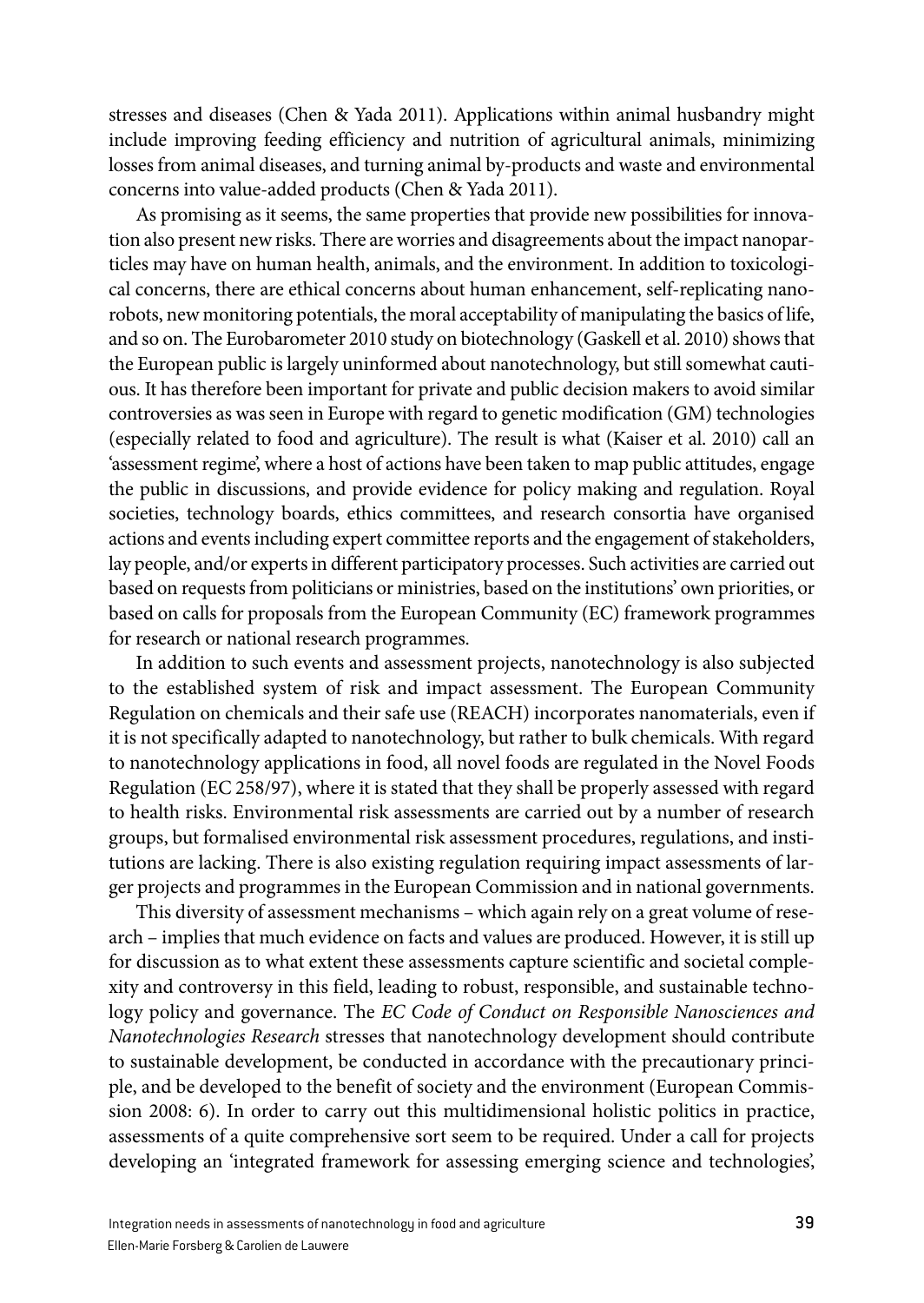the European Commission states that the 'current Knowledge Assessment frameworks, that is frameworks conducive to an assessment of specific advances in science, technology and innovation, are no longer sufficient for debating and shaping the next waves of innovations and further areas where research is urgently needed' (European Commission 2010: 13). There is therefore a need for an integrated framework 'conducive to a better and more balanced assessment of emerging sciences, technologies, and related societal innovations' (European Commission 2010: 14). But what exactly is meant by integrated assessment here? And how exactly should such integrated assessments be carried out?

In this article, we will discuss findings from a European research project on integrated assessment of emerging science and technologies (EST-Frame), funded under the particular topic mentioned earlier. In particular, we will present findings from a case study of nanotechnology in food and agriculture. In this case study, 31 important Dutch and international assessments were screened, and 16 assessments were analysed in detail. The purpose was to provide an overview of the current assessment status in the field in order to identify potential needs for better integration in assessments. In addition to the document and literature review, 12 interviews were conducted with central practitioners and stakeholders involved with nanotechnology assessments in the Netherlands, and a workshop was organised in the Netherlands where results were presented and needs for integration were discussed.

In this article, we will first discuss different notions of integrated assessment. We will present central dimensions of integration for the assessment of EST, and analyse the results of the EST-Frame case study on nanotechnology in food and agriculture on these dimensions. We will start by discussing integrated assessment in the context of integrated sustainability assessments as this is where this concept has been more thoroughly developed.

#### Sustainability and integrated sustainability assessments

There is an established tradition for integrated assessments in a European policy context, related to the overarching policy goal of sustainability. The EU Sustainable Development Strategy explains that sustainable development

is about safeguarding the earth's capacity to support life in all its diversity and is based on the principles of democracy, gender equality, solidarity, the rule of law and respect for fundamental rights, including freedom and equal opportunities for all. It aims at the continuous improvement of the quality of life and well-being on Earth for present and future generations. To that end it promotes a dynamic economy with full employment and a high level of education, health protection, social and territorial cohesion and environmental protection in a peaceful and secure world, respecting cultural diversity. (Council of the European Union 2006: 2)

As described in a United Nations report (United Nations General Assembly 2005), sustainable development is often portrayed, in a more simplistic way, as resting on three pillars, between which there needs to be a balance: economy, society, and the environment. This means that in order to determine whether any particular practice, policy, or technology is sustainable there is a need to do cross-disciplinary assessments that take into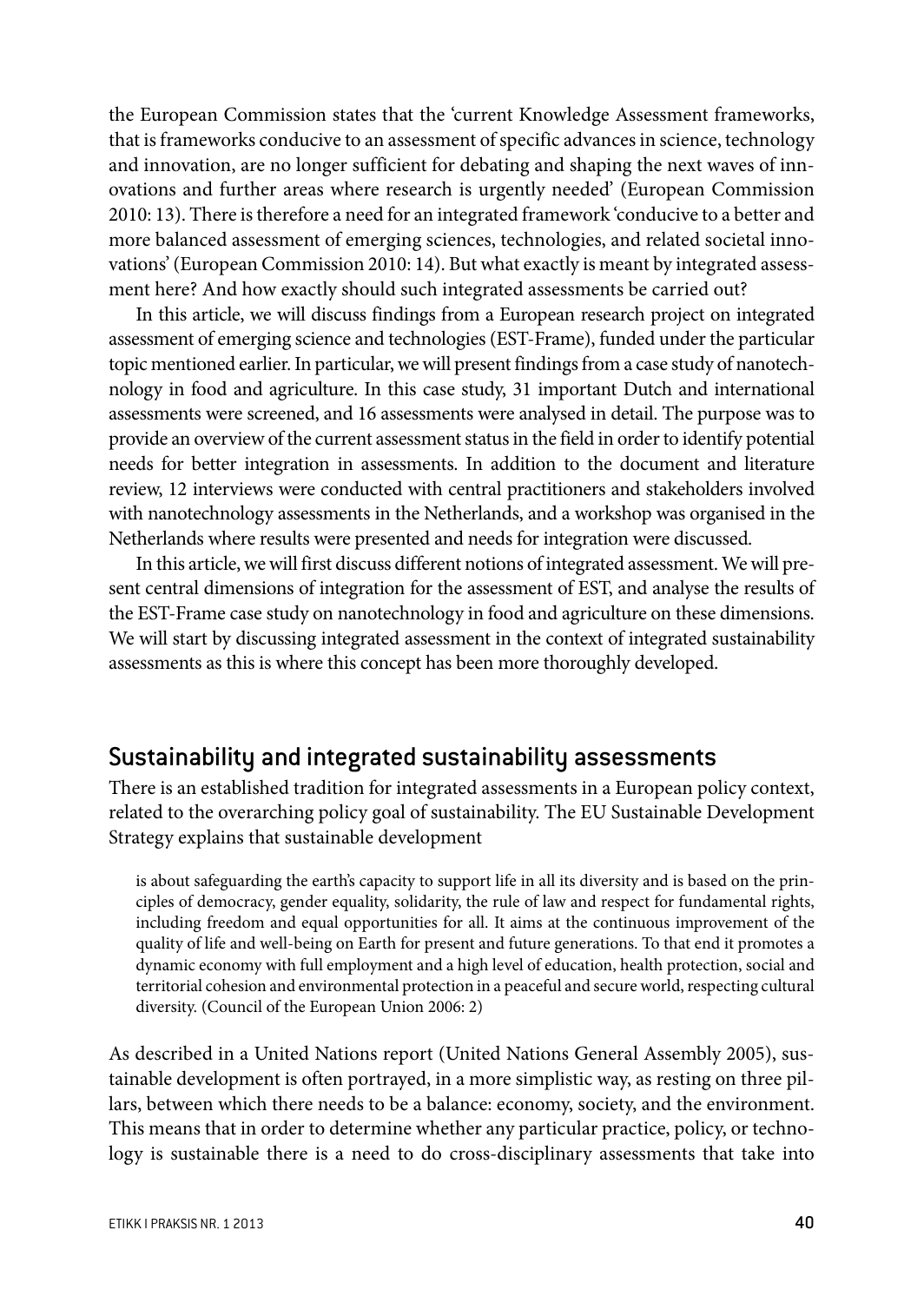account all these three dimensions. There have been a host of approaches to assessing sustainability in an integrated way: some purely academic and some implemented into policy. The European Commission makes clear that its impact assessment system 'contributes to sustainable development by assessing the potential impacts of new legislation or policy proposals in economic, social and environmental fields through an integrated approach' (The European Commission 2009: 3, italics added). The approach explicitly 'replaces the previous single-sector-type assessments and assesses the potential impacts of new legislation or policy proposals in economic (including competitiveness), social, and environmental fields. It consists of a balanced appraisal of all impacts. [...] Wideranging consultation with stakeholders is an integral part of the impact assessment approach' (European Commission 2009b). In addition to its impact assessment system, the European Commission also carries out specific Strategic Environmental Assessments (SEA), as well as Trade Sustainable Impact Assessments, and so on, with the same goal of integrating the three dimensions of economy, society, and the environment. Sustainability assessments have been particularly used in the management of environmental resources, like air, water, and land, and with regard to regional development actions.

Although the notion of integrated assessment is firmly established in policy, its meaning is not singularly defined. Scrase and Sheate (2002) have identified 14 different meanings of 'integrated' related to 'integrated assessments' in environmental governance: better coordination and dissemination of data; inclusion of specific environmental values into assessments; better coordination between high-level and more local-level governance; not isolating specific environmental problems at the cost of the whole; seeing regions as units of management; life cycle analysis; integration of business concerns into governance; integration of the three pillars of sustainability into governance; integration across policy domains; integrated computer modelling; integration of other stakeholders into governance; integration among assessment tools; integration of equity concerns into governance; and proper integration of assessment into governance. All of these interpretations have relevance for the assessment of emerging food technologies, such as nanotechnologies.

## Interpretations of integrated assessment relevant for emerging technologies

We have seen that the integrated sustainability assessment tradition offers important resources for discussing integrated assessment of emerging technologies, such as nanotechnology in food and agriculture. However, assessment of emerging technologies raises some particular challenges that do not seem to be adequately addressed in this tradition. We can illustrate the even broader range of interpretations of integrated assessment relevant for emerging science and technologies by Table 1. Here we have included Scrase and Sheate's 14 meanings, slightly modified (marked by an asterix in the table). We have also included additional interpretations of integration, identified in our interviews, literature studies, and dialogues with assessment practitioners and stakeholders.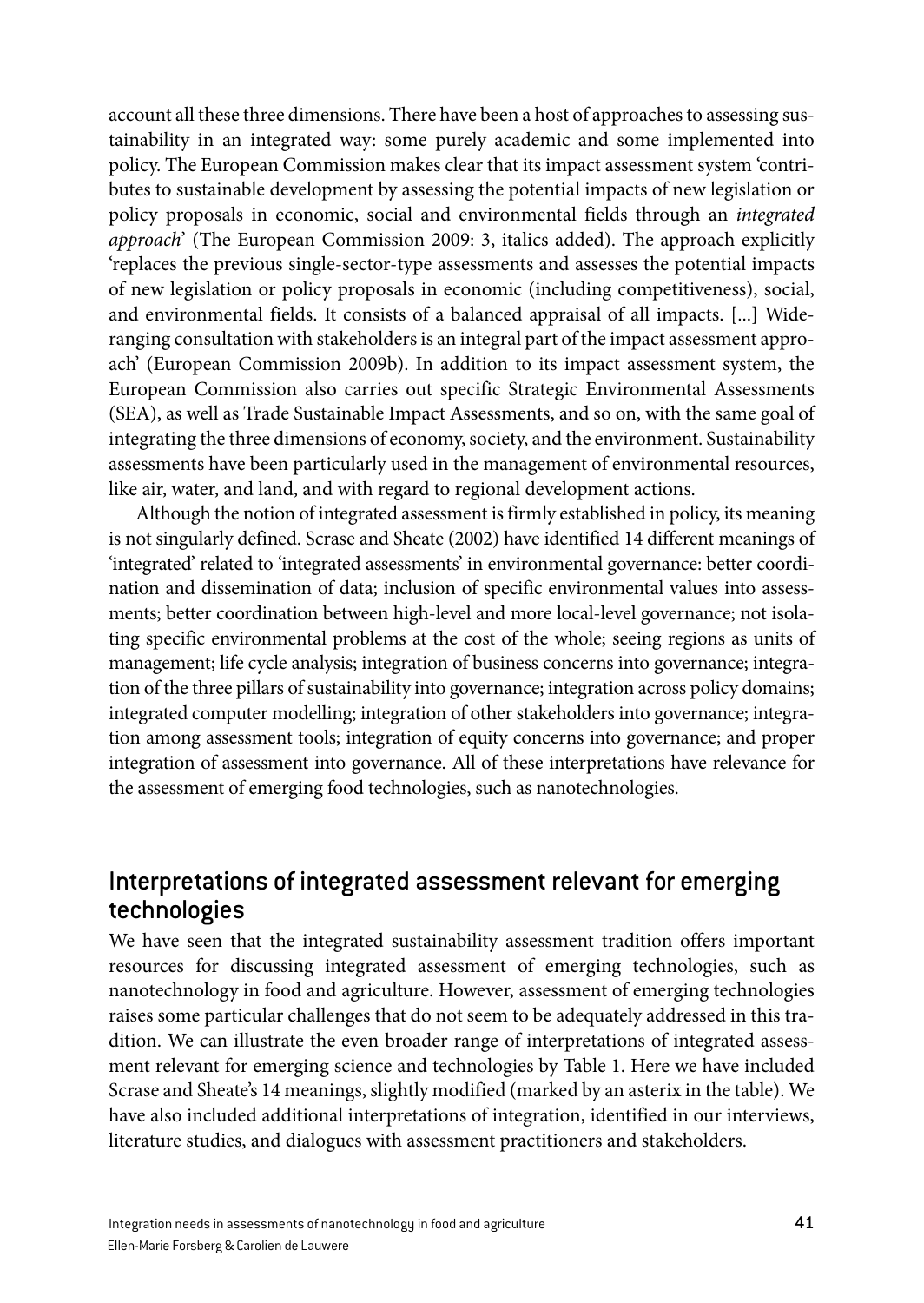Table 1. A matrix of interpretations of integrated assessment based on Scrase and Sheate (2002) and on interviews, literature studies, and dialogues with assessment practitioners and stakeholders

|                                    | Assessment<br>data/topics                                                                                                                                                                                                                                                                                               | Assessment<br>element<br>(methods)                                                                                                                                                                          | Assessment<br>participants                                                                       | Assessment<br>as a whole                                          | Governance                                                                                      |
|------------------------------------|-------------------------------------------------------------------------------------------------------------------------------------------------------------------------------------------------------------------------------------------------------------------------------------------------------------------------|-------------------------------------------------------------------------------------------------------------------------------------------------------------------------------------------------------------|--------------------------------------------------------------------------------------------------|-------------------------------------------------------------------|-------------------------------------------------------------------------------------------------|
| Assessment<br>data/topics          | a) Better coordi-<br>nation of data*                                                                                                                                                                                                                                                                                    |                                                                                                                                                                                                             |                                                                                                  |                                                                   |                                                                                                 |
| Assessment<br>element<br>(methods) | b) Life cycle ana-<br>$lysis*$<br>c) Integrated<br>computer mo-<br>delling*                                                                                                                                                                                                                                             |                                                                                                                                                                                                             |                                                                                                  |                                                                   |                                                                                                 |
| Assessment par-<br>ticipants       |                                                                                                                                                                                                                                                                                                                         |                                                                                                                                                                                                             |                                                                                                  |                                                                   |                                                                                                 |
| Assessment as a<br>whole           | d) Inclusion of<br>all types of consi-<br>derations into<br>assessments*<br>e) Inclusion of<br>values into<br>assessments*<br>f) Inclusion of<br>narratives/visio-<br>ns/worldviews<br>into assessments<br>g) Not isolating<br>one topic at the<br>expense of the<br>whole*<br>h) Explicating<br>assessment<br>framing* | i) Better integra-<br>tion among<br>assessment ele-<br>$ments*$<br>j) Some specific<br>elements (like<br>anticipation) are<br>necessary in<br>assessments<br>k) Targeted use<br>of methods in<br>assessment | l) Integration of<br>stakeholders/the<br>public into<br>assessments<br>m) Integrated<br>projects | n) Integration<br>among assess-<br>ments                          | o) Better integra-<br>tion of gover-<br>nance concerns<br>into assessments                      |
| Governance                         | p) Better disse-<br>mination of data*<br>q) Balanced inte-<br>gration of con-<br>cerns into<br>governance                                                                                                                                                                                                               |                                                                                                                                                                                                             | r) Integration of<br>stakeholders and<br>the public into<br>governance*                          | s) Better integra-<br>tion of assess-<br>ment into<br>governance* | t) Better gover-<br>nance coordina-<br>tion (between<br>sectors, levels,<br>$etc.$ <sup>*</sup> |

However, the rich description of interpretations of integration seemed to be unnecessarily complex for the purposes of the EST-Frame project and we chose to select a more focused list for the analytic purposes of the nano-food case study. The EST-Frame project is specifically oriented towards the organisation and design of assessments. Therefore, the most important dimensions are those related to assessment design, including participation. We therefore excluded the questions of integration that focused solely on governance issues. However, the way assessment is incorporated into governance is of importance, and is included. We have also excluded data-processing integration as such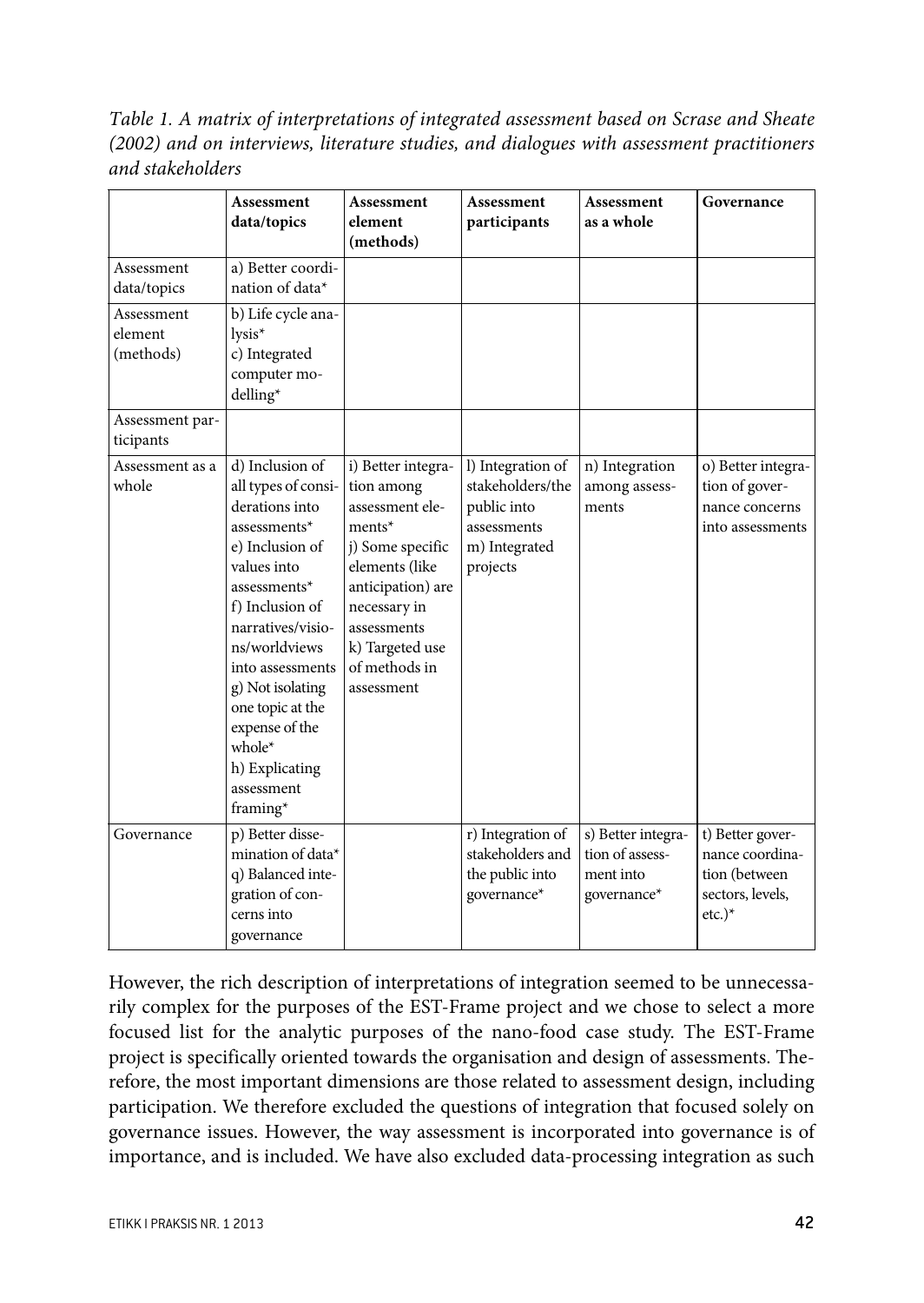models of integration are on a level that is too technical for the purpose of the project. Finally, we chose to exclude integrated socio-technical research, as this is an interdisciplinary research strategy that is carried out internally in research projects and not intended as assessments targeted towards wider societal groups or policy makers.<sup>1</sup>

This leaves us with the following ways to understand integration in assessments (Table 2):

| Integration of assessment topics               | a) Inclusion of all areas of topics into assess-<br>ments<br>b) Inclusion of values into assessments<br>c) Inclusion of narratives into assessments<br>d) Not isolating one topic at the expense of the<br>whole<br>e) Explicating assessment framing |
|------------------------------------------------|-------------------------------------------------------------------------------------------------------------------------------------------------------------------------------------------------------------------------------------------------------|
| Integration of assessment elements/<br>methods | f) Some specific elements (like anticipation) are<br>necessary in assessments<br>g) Targeted use of methods in assessment                                                                                                                             |
| Integration of assessment partici-<br>pants    | h) Integration of stakeholders/the public into as-<br>sessments                                                                                                                                                                                       |
| Integration between assessments                | i) Integration among assessments                                                                                                                                                                                                                      |
| Integration of assessment and gover-<br>nance  | Integration of governance concerns into<br>i)<br>assessments<br>k) Better integration of assessments into gover-<br>nance                                                                                                                             |

Table 2. Interpretations of integration in assessments

In the EST-Frame project we could have argued for the prime importance of one selected interpretation. However, we have rather chosen to address all these different dimensions of integrated assessment and explore how they each address important methodological concerns related to responsible technology assessment and governance. We will now proceed to use the list of interpretations of integration in Table 2 and apply it on a selection of Dutch and international assessments of relevance to nanotechnology in food. This will allow us to illustrate in what respects the reviewed nanotechnology assessments are characterised by adequate integration, and where there seems to be a gap to be filled. First, we will present the study.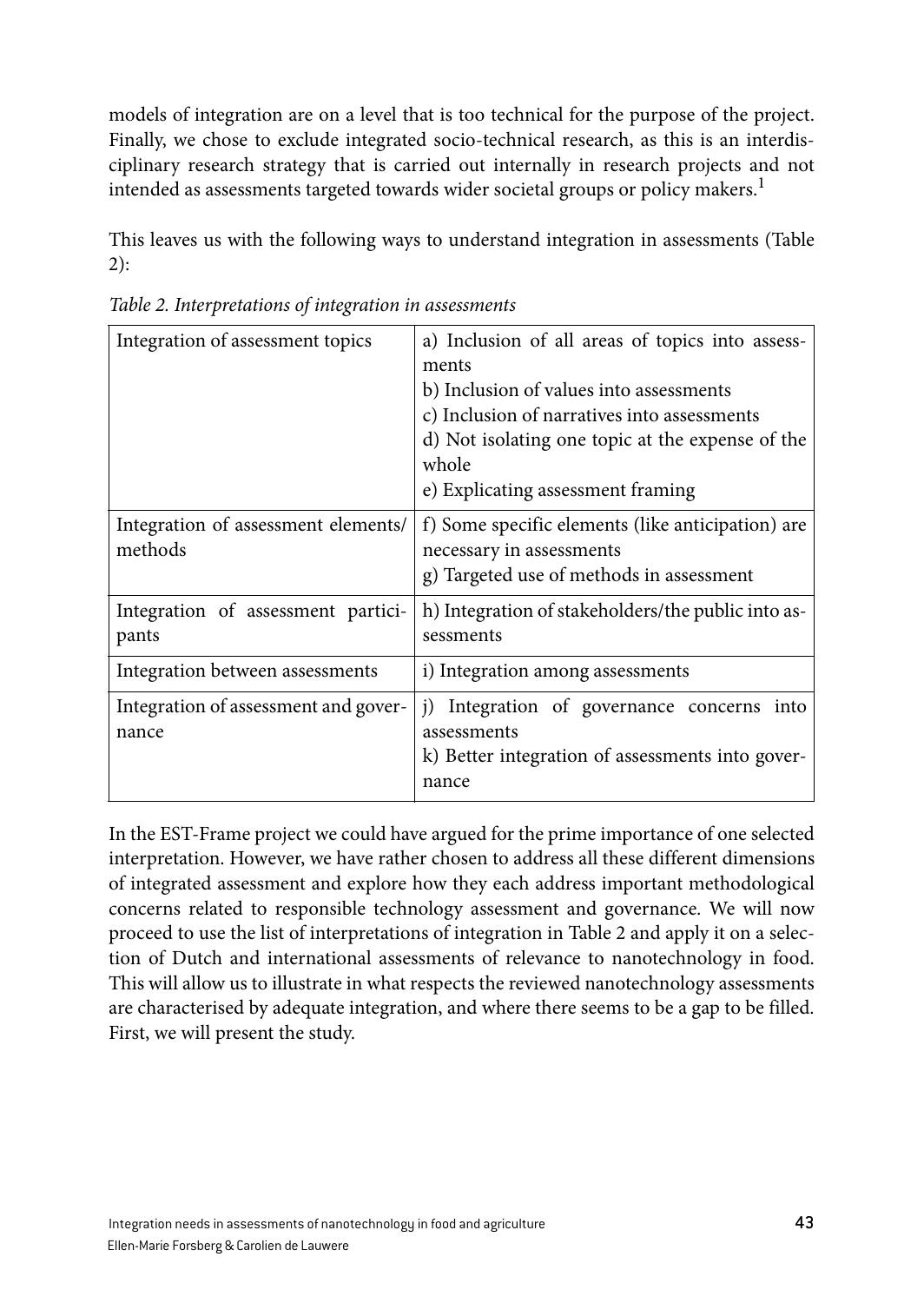## A study of assessments in nanotechnology in food and agriculture

In the EST-Frame case study on nanotechnology in food and agriculture, 18 assessments (6 Dutch and 12 international) were analysed using a standardised approach developed for the EST-Frame project. This included analysing the assessments with regard to their purpose and their process characterisation. A purpose analysis table developed in the Technology Assessment in Europe; between Method and Impact (TAMI) project was applied (see Decker & Ladikas 2004). A process characterisation table was developed within the project to give systematic information on dimensions considered important in the project. In addition, basic information about the assessments was described. The assessments were selected in a screening process on the basis of their prominence and diversity of methods (i.e. risk assessment, ethics assessment, technology assessment (TA), etc.). Pure research articles were excluded.<sup>2</sup>

The assessments that were reviewed are listed in Table 3.

|                | <b>Assessment name</b>                                                              | When/Where                                                                  | Organiser/<br>Policy domain                                     | Type of assessment<br>(method)                              |
|----------------|-------------------------------------------------------------------------------------|-----------------------------------------------------------------------------|-----------------------------------------------------------------|-------------------------------------------------------------|
| $\mathbf{1}$   | Down on the Farm                                                                    | 2004/Canada                                                                 | ETC group/NGO                                                   | Technology assessment                                       |
| $\overline{c}$ | Nanologue (we need to talk<br>+ background paper Annex)                             | 2005-2006/EU                                                                | EC (FP6)/Research                                               | Deliberative/Participa-<br>tory<br>Development of<br>method |
| 3              | Delphi survey and Consu-<br>mer conference on the per-<br>ception of nanotechnology | 2006/Germany                                                                | German Federal<br><b>Institute for Risk</b><br>Assessment (BfR) | Delphi survey/Consu-<br>mer conference                      |
| $\overline{4}$ | Nanodialogues<br>(experiments 2 and 4)                                              | 2006/United<br>Kingdom                                                      | Demos/Think Tank                                                | Deliberative/participa-<br>tory                             |
| 5              | Out of the laboratory and<br>onto our plates                                        | 2008/Internatio-<br>nal                                                     | Friends of the Earth/<br><b>NGO</b>                             | Technology<br>assessment                                    |
| 6              | <b>SCENIHR Risk assessment</b><br>of products of nanotechno-<br>logy                | 2009/EU                                                                     | <b>SCENIHR/EC.</b><br>DG SANCO                                  | Guidelines risk assess-<br>ment                             |
| 7              | Nanotechnology in the Food<br>Sector. Study.                                        | 2009/Switzer-<br>land                                                       | STOA/TA Swiss/In-<br>dependent compe-<br>tence centre           | Technology<br>assessment                                    |
| 8              | <b>IRGC Risk Governance of</b><br>Nanotechnology in Food                            | 2008 (report)<br>2009 (policy<br>brief) Internati-<br>onal/Switzer-<br>land | IRGC/Independent<br>foundation                                  | Guidelines risk gover-<br>nance                             |
| 9              | FAO and WHO expert me-<br>eting                                                     | 2010/internatio-<br>nal                                                     | FAO, WHO/Interna-<br>tional body (UN)                           | Expert meeting                                              |

Table 3. Assessments reviewed in the case study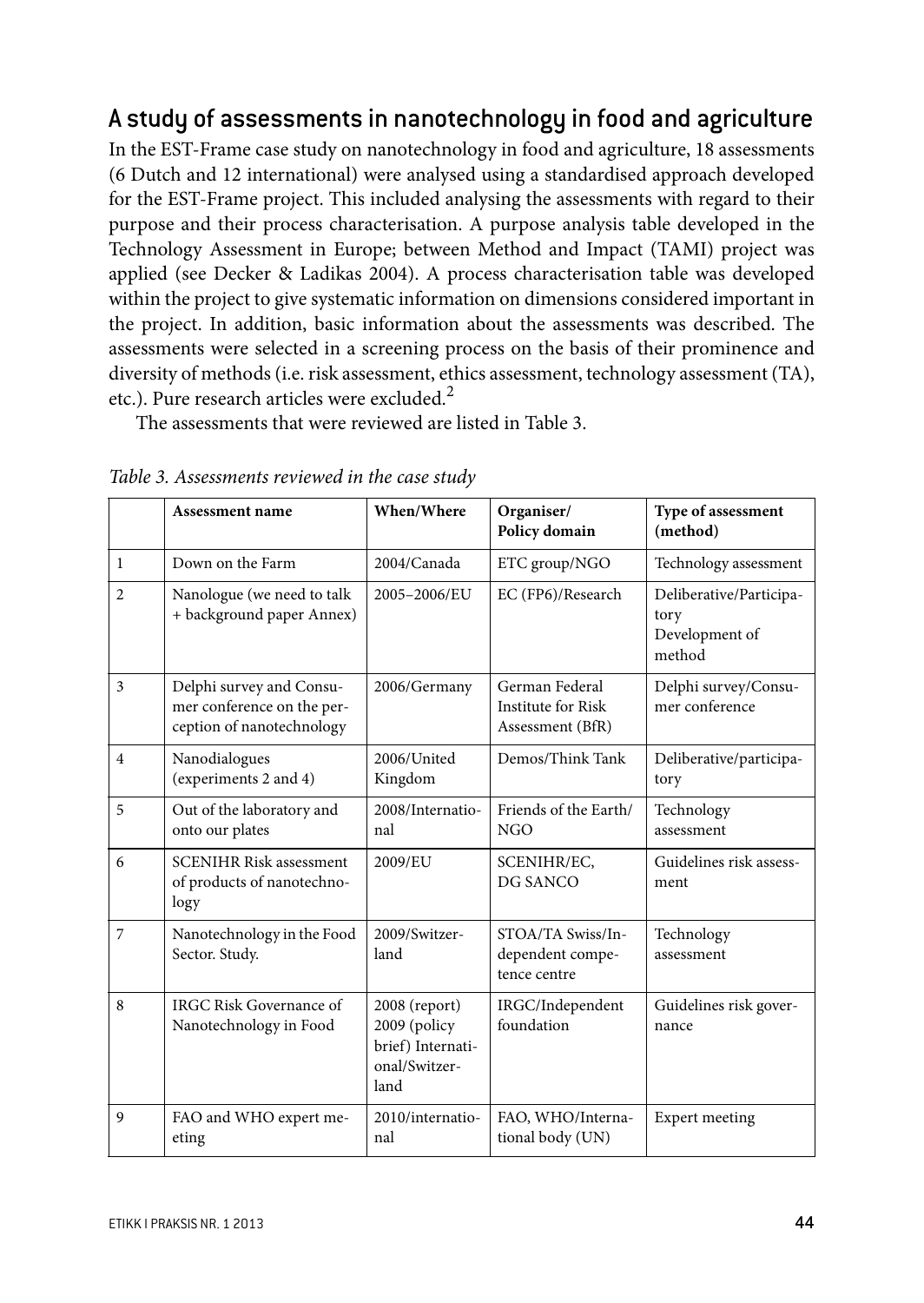Table 3. forts.

|    | <b>Assessment name</b>                                                                                                               | When/Where    | Organiser/<br>Policy domain                                           | Type of assessment<br>(method)                          |
|----|--------------------------------------------------------------------------------------------------------------------------------------|---------------|-----------------------------------------------------------------------|---------------------------------------------------------|
| 10 | Framing nano (final + Delp-<br>hi report)                                                                                            | 2010/EU       | EC (FP7)/Research                                                     | Deliberative/Delphi<br>survey/ Development<br>of method |
| 11 | EFSA Guidelines on risk as-<br>sessment of the application<br>of nanoscience and na-<br>notechnologies in the food<br>and feed chain | 2011/EU       | EFSA/EC body                                                          | Guidelines risk assess-<br>ment                         |
| 12 | Health impact of nanotech-<br>nologies in food production                                                                            | 2007          | <b>RIKILT</b>                                                         | Risk analysis                                           |
| 13 | Workshop with Dutch Food<br>Safety Agency of nano-food<br>safety                                                                     | 2007          | Rathenau/VWA                                                          | Deliberative/participa-<br>tory/expert meeting          |
| 14 | Nanotechnology in perspec-<br>tive – risk to man and the en-<br>vironment                                                            | 2008          | National Institute for<br>Public Health and the<br>Environment (RIVM) | Risk analysis                                           |
| 15 | NanoNed                                                                                                                              | $2005 - 2010$ | Researchers                                                           | Technology<br>assessment                                |
| 16 | Nanopodium: Societal dialo-<br>gue on nanotechnology                                                                                 | 2009-2011     | <b>CSDN</b>                                                           | Deliberative/<br>Participatory                          |

The case study results were validated by interviews with 12 central actors in nanotechnology assessment and governance, in particular related to the Dutch context. In addition a workshop was organised in the Netherlands where findings were presented and concepts of integration were discussed. In addition, empirical work literature studies were conducted, focusing on central contributions in the applied nano-ethics, technology assessments, and science and technology studies (STS) literature.

## Analysis of the integrated characteristics of assessments of nanotechnology in food and agriculture

We will now present results from the case study in relation to the dimensions of integration presented in Table 2.

(a) Inclusion of all areas of topics into assessments: This dimension expresses a call for comprehensive assessments. Such integration does not necessarily involve formulas for comparing and balancing the diverse topics in a common currency ('strong' integration). The case study workshop made clear that this was a much too ambitious goal for nanofood. Inclusion of all areas of topics into assessments may, however, simply involve a consideration of the complexity of impacts that will need to be taken into account in respon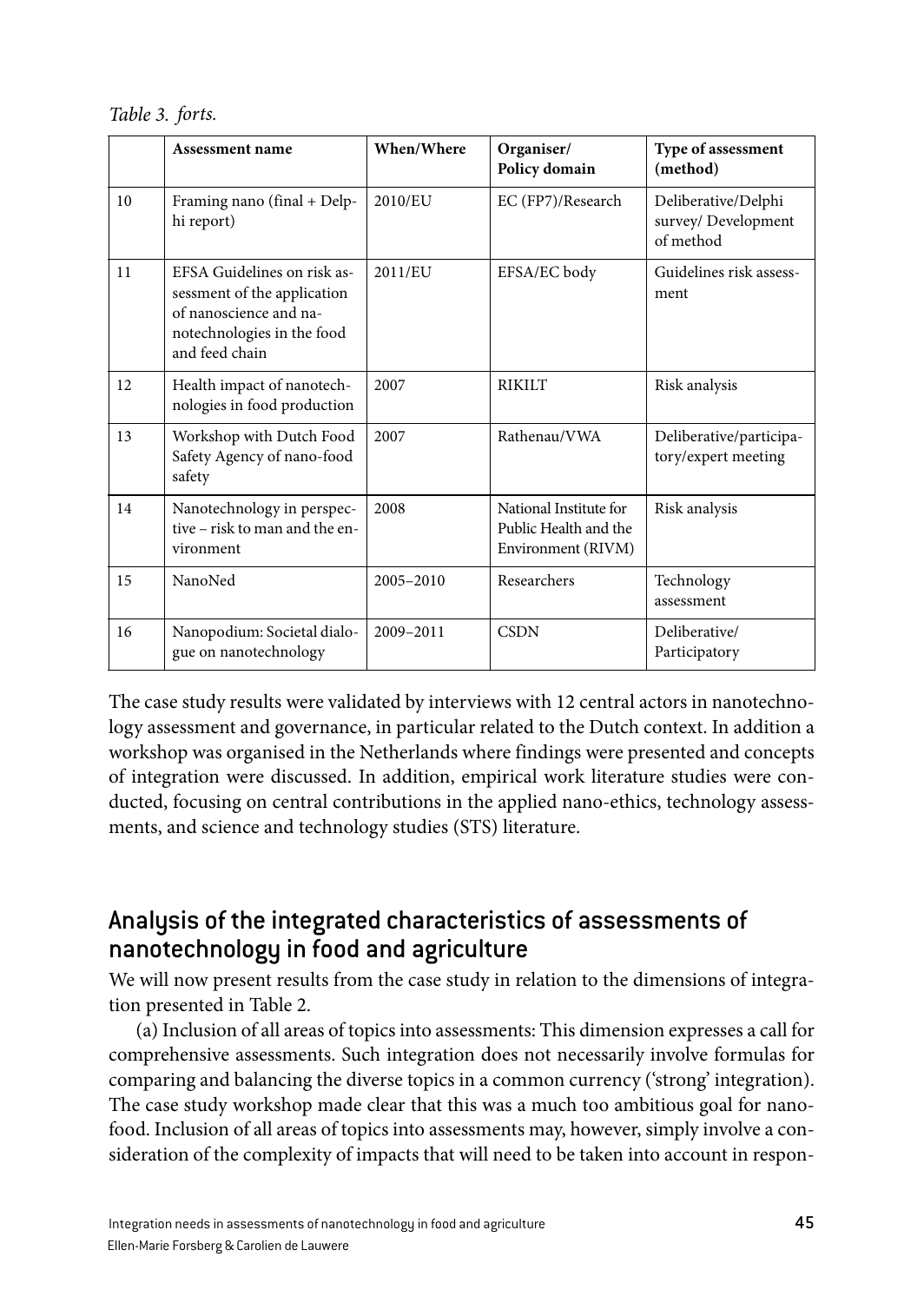sible governance ('weak' integration). Such integrated assessments are found in the case study (such as the Nanopodium and the Science and Technology Options Assessment (STOA) reports).

(b) Inclusion of values into assessments: First, it should be noted that with regard to this interpretation, Scrase and Sheate (2002) specifically refer to environmental values. We, however, interpret it here as values in general. Sustainability assessments usually do not include specific deliberation on ethical issues of a more 'inherent' character, typically issues concerning 'playing God', respecting the integrity of human beings or animals, reverence for life, violating what is 'natural', and so on. However, such issues may exactly be a great concern for people related to emerging technologies. Integration on this dimension should therefore include a possibility for deliberating on a wide set of value issues in a systematic way that may actually impact assessment outcomes. In this study, ethical issues are, not surprisingly, mainly addressed in technology assessments, deliberative forums, and by non-governmental organisations (NGOs). Though one cannot expect a full-blown ethical review in assessments targeted to a particular topic such as human health risks, better integration along this dimension could be achieved if the assessments positioned themselves clearer in a broader value landscape. This implies clearly addressing what values have been guiding the work and what societal values the assessment does and does not address.

(c) Inclusion of narratives into assessments: Narratives are shared interpretative frameworks for understanding our social reality and incorporate the unknown into the register of the possible (Garcia-Lorenzo 2010: 330), often normatively laden (McCarthy 2003). Some interpret narratives as 'lay ethics' and this approach was taken in the European Deepen project (Deepening Ethical Engagement and Participation in Emerging Nanotechnologies) (Nordmann & Macnaghten 2012; Dupuy 2010). Explicating narratives may be a matter of integration as it may serve to better identify sources of conflicts and thereby address these in a more comprehensive manner. While the Deepen project focused on the importance of narratives in understanding public attitudes and concerns about nanotechnologies, we would like to stress that narratives matter not only for the public. Conflicting and often implicit narratives about nature, science, and technology among different experts may create problems in conducting interdisciplinary dialogue in assessments and in communication between assessors and policy makers or stakeholders. In the case study we found that narratives and worldviews are hardly ever explicitly discussed in the assessments<sup>3</sup> (even if this has been an approach in nano-ethics literature). It appears that if assessments are to have a mediating role (by reconciling opposing views), they should to a larger extent address both underlying narratives and values.

(d) Not isolating one topic at the expense of the whole: This dimension captures the concern with fragmentation and lack of reflectivity on the larger picture. In the case of nanotechnology in food, packaging, and agriculture, one might claim that the problem is rather that the assessments are too broad, not too narrow. Most assessments concern nanotechnologies in general, which is an extremely broad field. Though this has perhaps been necessary in the early stages of technology development, this broadness has the implication that the richness of each particular topic (such as nano-sensors in crop mana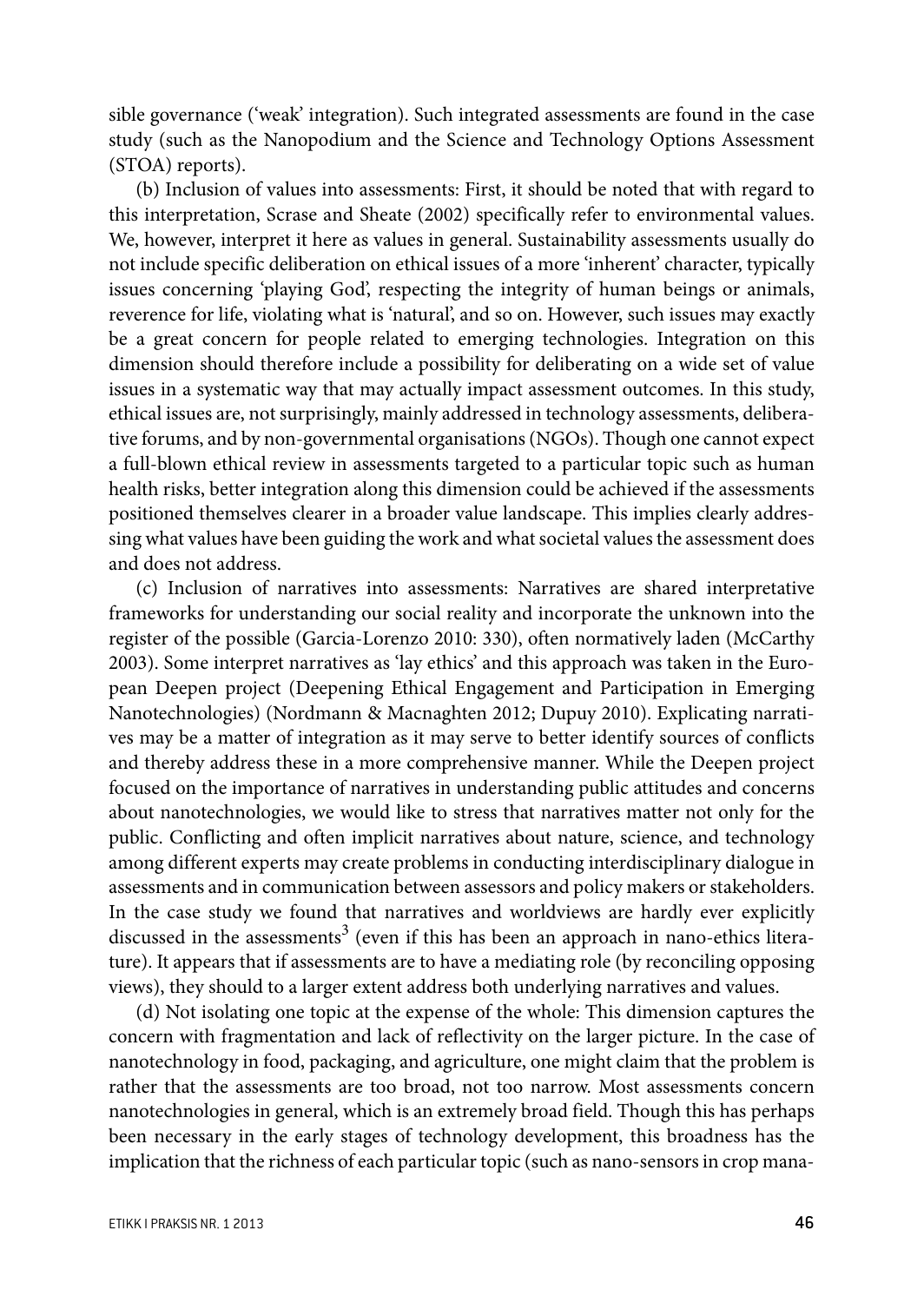gement) is not addressed, and the whole picture of this particular topic is not addressed. The time is now ripe for more topic-specific assessments.

(e) Explicating assessment framing: How assessments are framed will ultimately determine on their outcomes. (Stirling 2008) mentions the following important framing questions in relation to technology assessments:

Choosing policy questions, bounding institutional remits, prioritizing research, including disciplines, accrediting expertise, recruiting committees, setting agendas, structuring inquiry, forming hypotheses, choosing between methodologies, defining metrics, characterizing decision options, prioritizing criteria, interpreting uncertainties, setting baselines, exploring sensitivities, conducting peer review, and constituting proof. (Stirling 2008: 275)

In this interpretation, integrated assessment is an assessment that reflectively positions itself in a context of alternative framing options, showing an integrated perspective on its own assumptions. Stirling's own observation is that '[t]hese factors are generally considered external to analysis and are excluded from explicit reflection. Many are essentially subjective in nature and are thus eminently contestable. Yet, they often exert a determining influence on appraisal results, the full scope of which typically remains concealed or underacknowledged' (Stirling 2008: 275).

It is hard to assess the adequacy of the assessments' reflection on framing issues. Overall, the assessments in the nano-food case study score high on transparency. They generally include lists of involved experts, reference lists, and so on revealing important assumptions in their work. More transparency could be called for in all the assessments: transparency about the choice of literature, about decisions on the relevance of various possible assessment topics, about interpretations of concepts and research results, and so on. However, assessment reports can never include absolutely all information if they are to be readable. That a framing issue is not reported does not imply that it has not been addressed. There is no standard for what is appropriate transparency and reflection on framing issues, and we will here simply note that increased integration on this dimension is overall possible. Such increased reflection should be carried out in dialogue with interested parties that are able to challenge such frames.

(f) Some specific elements (like anticipation) are necessary in assessments: Integration might involve specific methodological elements. Anticipation is perhaps the most immediately crucial element in the context of emerging science and technologies as the technologies' impacts may be uncertain and often only manifested in the longer term. The currently important concept in European research policy, Responsible Research and Innovation (RRI) (see Schomberg 2012), which is in itself an integrated approach that involves technology assessment, stresses the importance of anticipation. Most assessments in the case study may be said to be already integrated in the sense that they include anticipation. However, even if there is a future approach in the assessments, there is not much systematic reflection on future technology and governance options and challenges.

Another element that could be argued to be central in assessments of emerging science and technologies is deliberation on alternative technology paths, in order to avoid an unnecessary technology focus or path dependencies. For instance, with regard to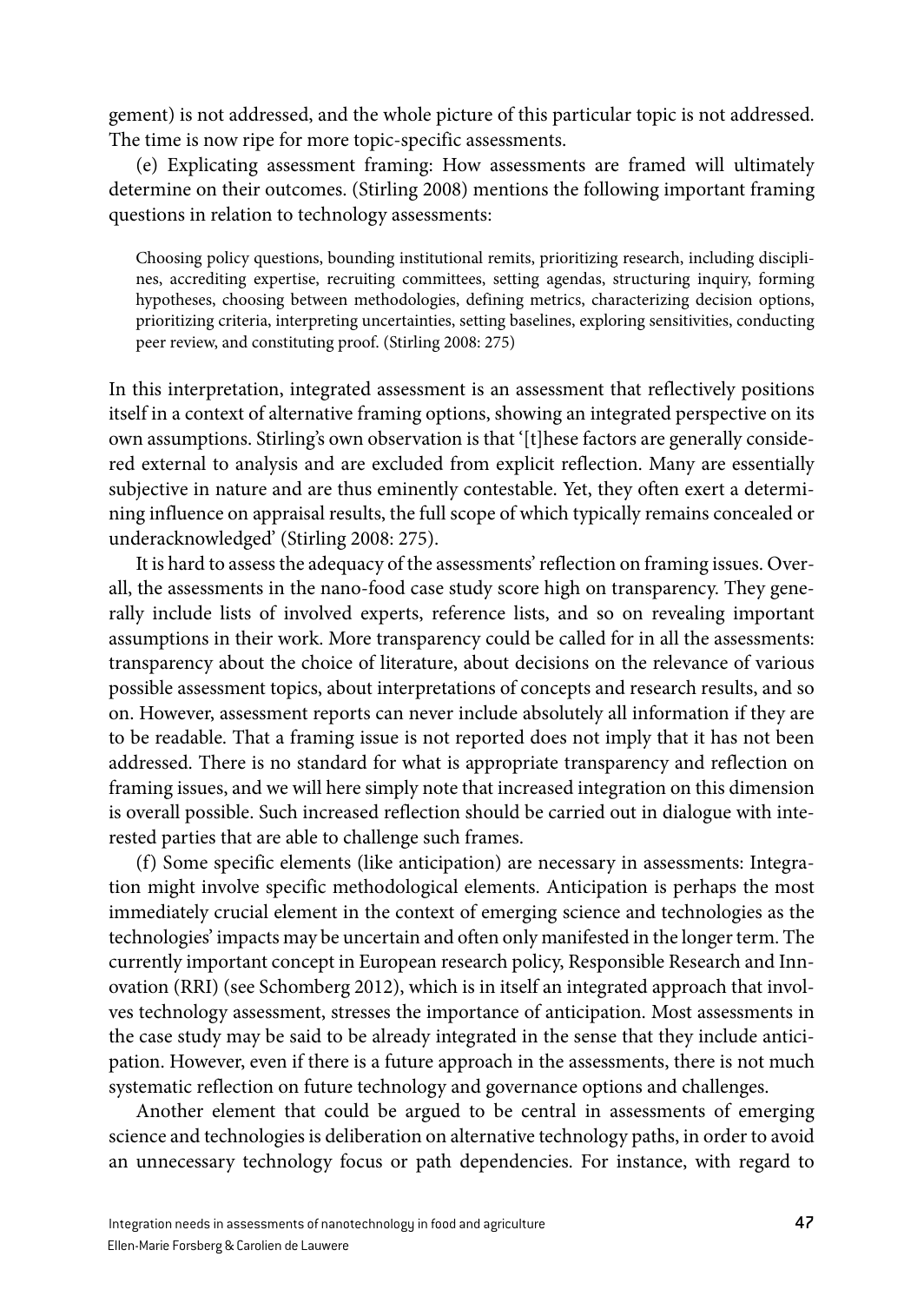nano-sensors used in crop monitoring, perhaps it would be better to assess the variety of alternatives to better crop management, rather than assessing the particulars of nanosensors.

(g) Targeted use of methods in assessment: Several of our informants in the project have stressed that there is no need for an all-encompassing assessment. What is needed are rather well-targeted assessments, assessments that are designed to fit the specific situation, determined in a comprehensive situation analysis of the dynamic technology and governance picture. This might mean that there is sometimes a need for broad participatory assessments, while in other circumstances a well-designed expert group focusing on a limited topic might give the most relevant input for coherent and responsible policy making. Practitioners from the TA domain (Decker & Ladikas 2004) have stressed the need for explicit and reflective methodology choice. In the context of integrated assessment, this means systematic assessment design based on an integrated analysis of the topic. This design also involves clearly identified relations between assessment elements (e.g. expert group deliberations and a stakeholder consultation event or a public opinion survey), in order to clarify the different elements' contribution to the outcome of the assessments.

From the case study we see that in general there is not much reflection on methods in the analysed assessments in the sense that there is not much information on the reasons for their particular choice of methods in the context of other possible assessment designs. The assessments could be better integrated – in this meaning of the term integrated – by being more explicit on their design choices, for instance by referring to systematic methodological frameworks.

(h) Integration of stakeholders/the public into assessments: Scrase and Sheate (2002) speak about integration of stakeholders into governance, but we would here like to include as a separate dimension the integration of stakeholders and the public into assessment. Strand (2011), for instance, argues that judging the quality of new products in the broadest sense – technical, ethical, and political – should be a collective societal task. From the case study, it appears as though public participation is not considered so important in European nanotechnology governance anymore, though the Organization for Economic Cooperation and Development (OECD) Working Group on Manufactured Nanomaterials is currently developing guidelines for public deliberation processes. This probably reflects the fact that nanotechnology has so far not evoked so much public interest after all, and that there is in many circles a consensus that what is now needed is good risk assessment methodology. Such assessments are therefore more expert-based.

With regard to integrating stakeholders into assessment we should note that Scrase and Sheate (2002) argue that integrating business representatives into governance does not necessarily lead to more sustainable policies. Equal stakeholder participation seems to be a fair principle, but if market actors already are influencing the technology development significantly, such 'equal' participation may simply reinforce existing power structures. When all stakeholders are allowed to participate, this may easily leave much room for influence by industrial interests, which usually have more resources to fund participation than consumer and societal organisations (CSOs) have. When integrating stakehol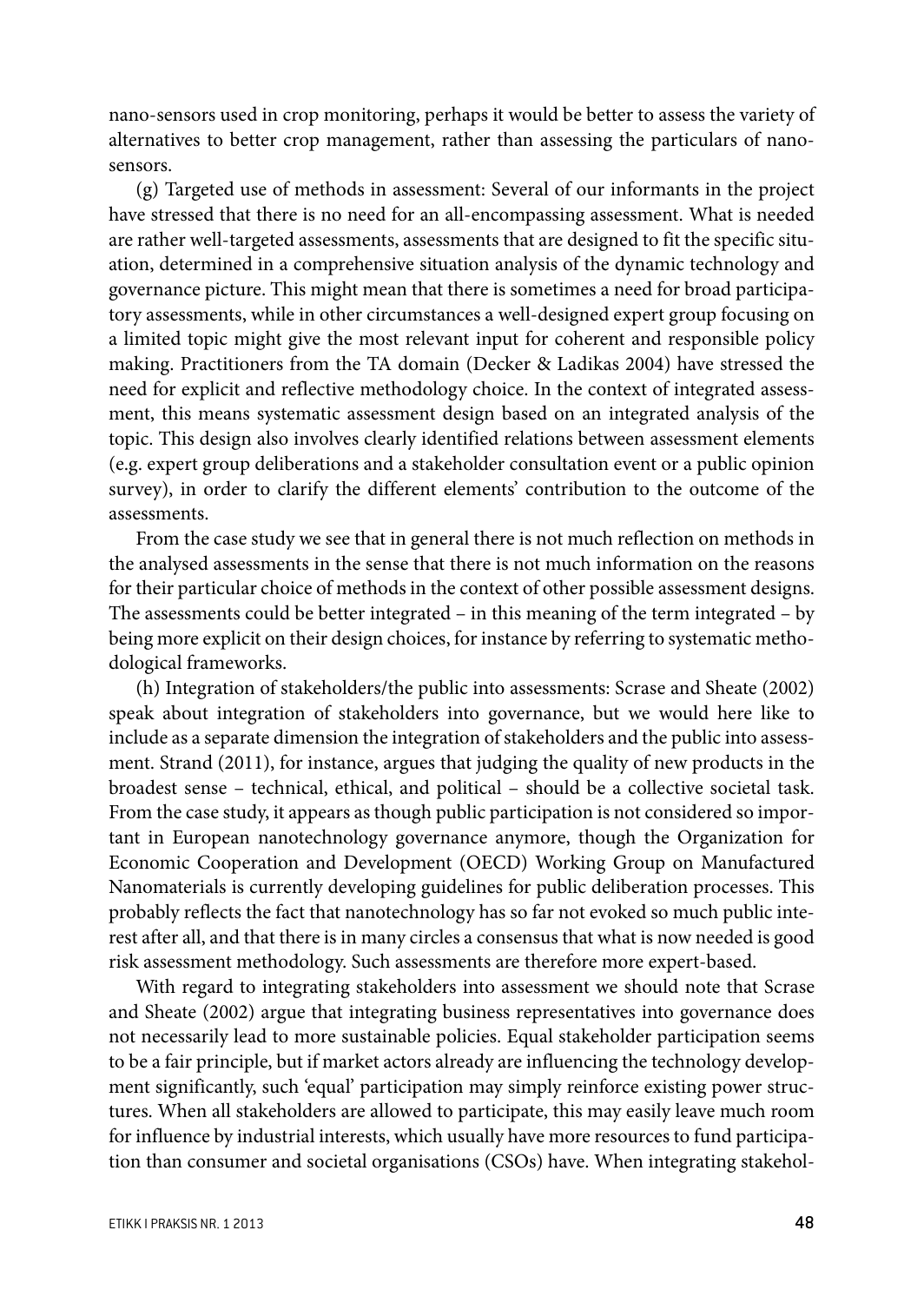ders it is therefore important that CSOs, and not only industrial interests, are included. However, we have seen that in the Netherlands relevant NGOs are no longer prioritising nanotechnology. There is therefore a risk that stakeholder involvement will lead to increased industrial influence on policies.

(i) Integration among assessments: Integration among assessments involves seeing assessments in their context of other assessments, and identifying division of work, fields of overlap, and, possibly, potentials for cooperation between assessment institutions. In the case study we found that there is a number of thematically more or less overlapping assessments. While some refer to earlier assessments in other assessment domains (the STOA report refers to the report by Friends of the Earth, to risk assessments, etc.), others appear to operate independently (this holds in particular for more specialised assessments). Van Est et al. (2012: 14) show that there are weak connections between different societal spheres (the political, the science and technology sector, and the public) in Dutch nanotechnology assessment. If better integration of assessments across societal spheres are called for, this seems to require systematic learning processes in order to overcome disciplinary and organisational boundaries.

(j) Integration of governance concerns into assessments: Integration might mean designing assessments in order to contribute to responsible research and innovation (RRI) or other governance goals. This implies closer dialogue between risk assessors and risk managers, or between assessors and recipients/commissioners in general, in order to ensure that relevant policy topics are being addressed. It may also involve systematic consideration of trends likely to impact on policy making and governance options. Among the most relevant trends are liberalisation, internationalisation, the recognition or negligence of sustainability concerns, and changing expectations of democratisation. The impression from the case study was that such trends, although in many cases discussed, were seldom systematically considered (the International Risk Governance Council (IRGC) report being the most notable exception).

(k) Better integration of assessments into governance: The assessments' integration into governance will depend on the status of the assessment organisation, the focus of the assessment, and so on. It is notoriously difficult to pinpoint how deliberative processes impact on policy making (Decker & Ladikas 2004), and this was hard also in our case study. However, (Kaiser et al. 2010) stress that public deliberation processes may still have indirect effects on public opinion and decision makers, for instance by setting agendas, and learning may take place without anyone being able to document it. The participatory processes of the start of the period generated much information about governance needs. Though policy impact might not have been the purpose of these assessments in the first place, they do provide information that would seem of relevance for policy makers. It is important that this information is used in governments' subsequent risk and impact assessments. Moreover, results from risk and impact assessments again need to inform deliberative platforms.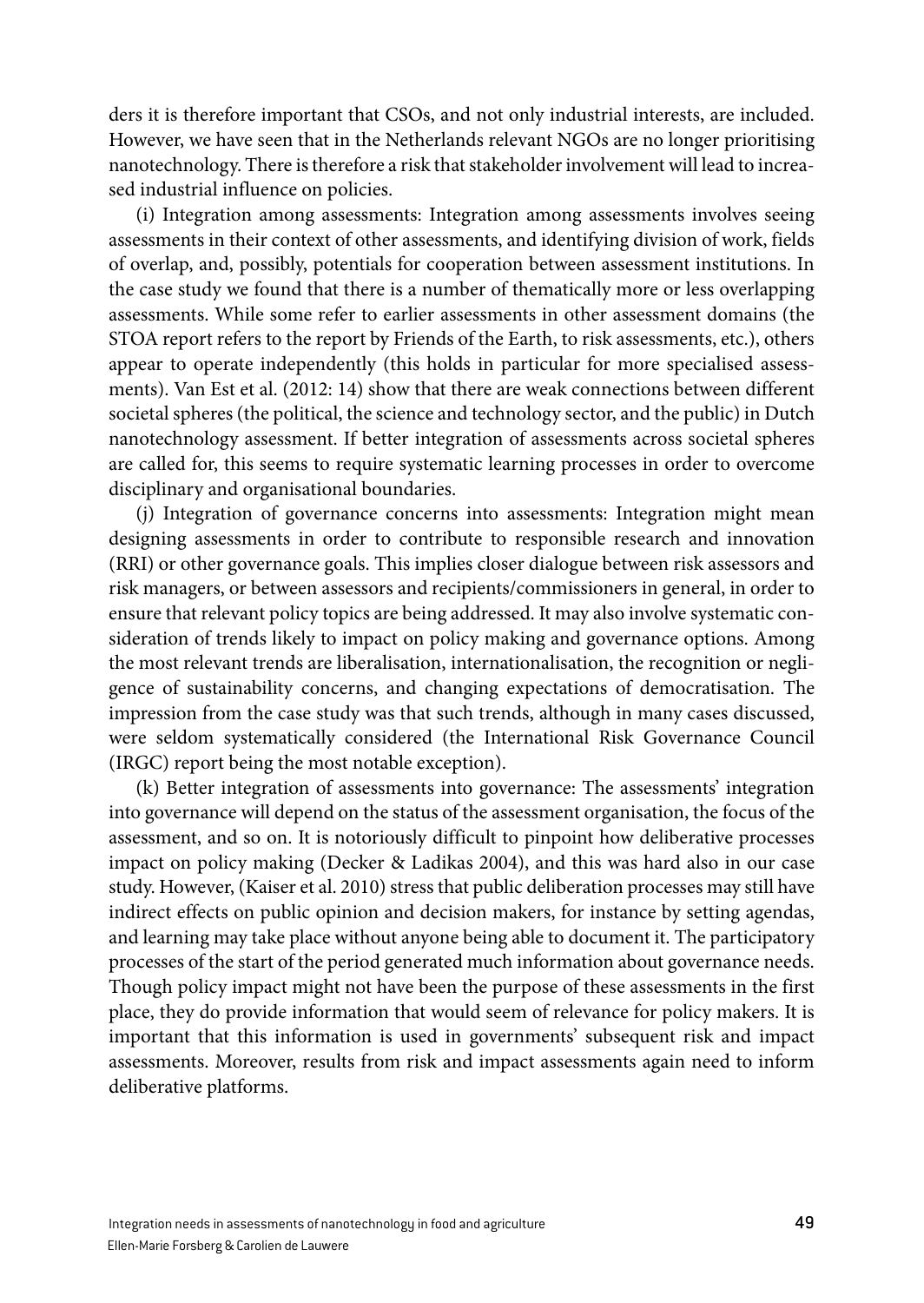#### **Discussion**

We have analysed the findings from the EST-Frame case study on a number of interpretations or dimensions of integration. A number of objections against integrated assessments can be voiced, but these will apply only to specific interpretations of integration. As noted earlier, Scrase and Sheate (2002) point out that calling for integrated assessments will not necessarily lead to more sustainable or responsible developments. For instance, integration as including business concerns, or industry as a stakeholder, into assessments may reinforce existing power relations. In their opinion, this might well reinforce the power of economic interests that have already been a prominent cause of environmental and social harms. However, we will claim that this only holds for unbalanced stakeholder involvement. With empowered CSOs such integration might be a vehicle for responsible technology governance. Scrase and Sheate also point to other challenges of integrated assessment models such as oversimplification or a loss of transparency (Scrase & Sheate 2002: 289). This would be applicable mostly to point (a) mentioned earlier.

Another objection is to point out the risk of integrated assessments taking the place of political decision making. In this perspective, making integrated decisions is the core of politics, and the call for an integrated assessment might in effect be a call for moving such integration out of institutionalised politics into a technocracy-driven domain without democratic legitimacy. This topic is part of a larger discussion of the relation between experts and policy makers, the commission and use of advice by policy makers and politicians, and the democratic legitimacy of public engagement activities. It is outside the scope of this article to address these discussions in detail; we will simply here note that this topic needs to be addressed in the dialogue between assessors and policy makers in the discussion of assessment gaps and integration needs in given technological fields.

After presenting their objections to integrated assessment approaches, Scrase and Sheate claim that a better strategy would be to seek to understand 'path dependencies' determining decisions, and focus on the processes of learning that contribute to political and institutional change (Scrase & Sheate 2002: 289). However, in our opinion, this is not an alternative to integrated assessment, but rather a condition for engaging in integrated assessment in the meanings of points (a) to (e). Therefore, integrated assessments, if designed and implemented in the right way, may be useful instruments for responsible governance of emerging technologies. However, comparing the four case studies in the EST-Frame project (nano-food, synthetic biology, biofuels, and cloud computing), we see that there is no 'one size fits all' approach. There are different integration needs depending on the situation; the maturity of the technology, the level of social awareness and controversy regarding the technology, and so on. In our view, the common concern for responsible governance of emerging science and technologies related to integrated assessment is a need for systematic reflection on the relevant assessment landscape in order to identify integration needs – in line with what we have been doing here. In our experience such reflection is rare. Of course, this is not necessarily an easy task; in fact, we met several challenges in the EST-Frame case studies, including the one presented here. When we now turn to a discussion of the approach and findings in the case study, this will therefore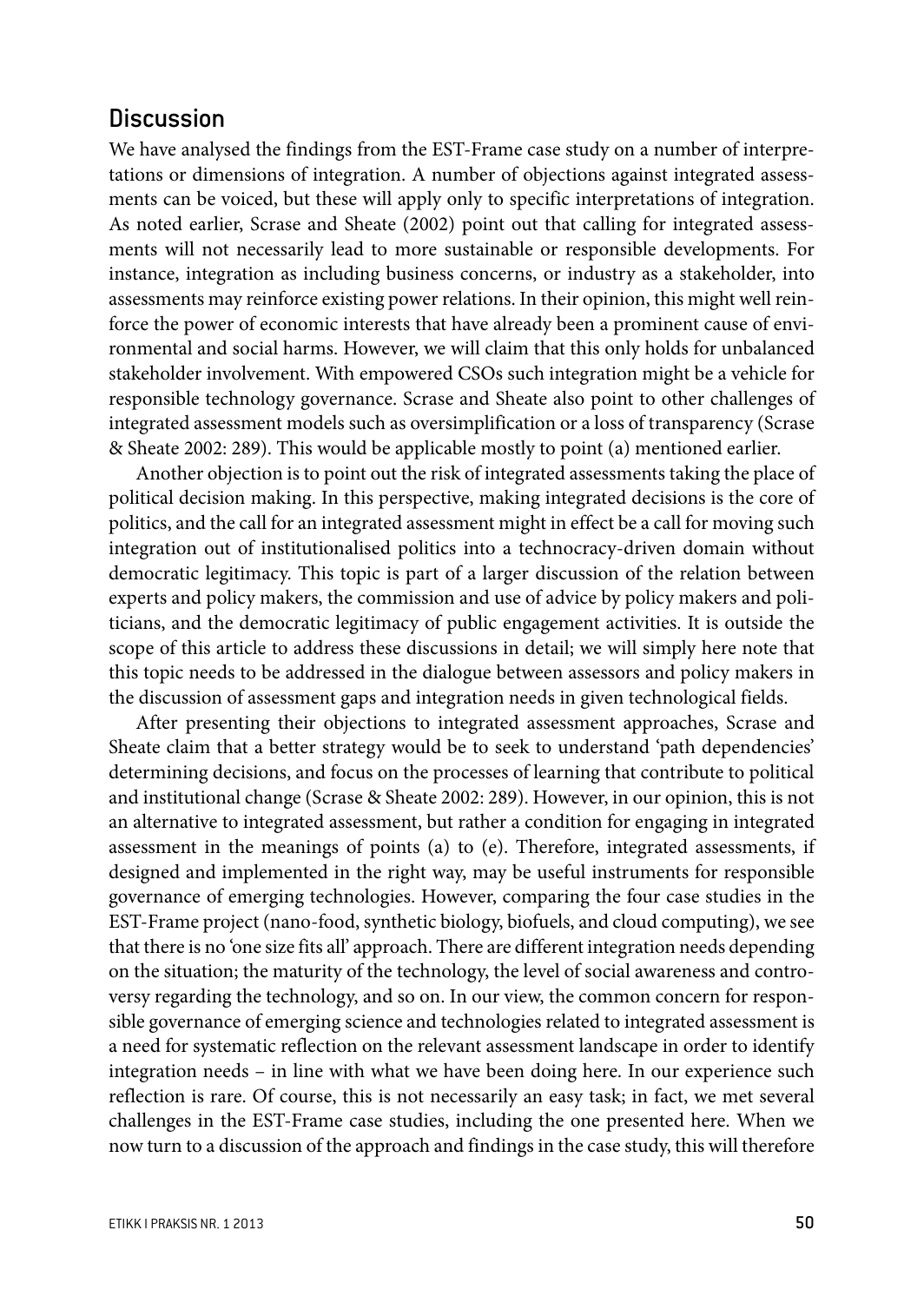at the same time shed light on challenges of assessing integration needs in an assessment field in general.

First, there is the issue of scope. What counts as an assessment of nano-food? Should assessments on emerging food technologies in general be included, even if they only contain a couple of pages on nanotechnology? Second, there is the definition of assessments versus ordinary research articles. Where should the line be drawn? Third, from the potentially numerous studies, which should be reviewed in detail? In the EST-Frame these choices were made in the consortium, with our research purposes in mind. In the reviews of the assessment 'landscape' and of integration needs that we here recommend for responsible governance, these choices should be made in broad dialogue, in order to ensure stakeholder and public legitimacy (Forsberg 2012).

Second, any selection and review of assessments have an irreducible subjective aspect, in spite of carefully developed research protocols. In order to ensure an aligned practice across the assessors and case studies in the EST-Frame, a 'calibration group' was established to discuss potential differences in understanding. However, in spite of the calibration it should be clear that the reviews of the assessments are based on the assessor's judgements. Moreover, the selection of the assessments, though carefully made, will still necessarily impact on the general reflections presented in this article. Because of these potential biases we have been careful to validate our findings with representatives from the field, and we also interpret our findings on the basis of published literature in the field of technology assessment and governance. We believe that with this triangulation our reflections, conclusions, and recommendations are likely to be relevant and informative, even if they would not hold for any selection of assessments in the field.

Third, it should be noted that these analyses are not complete. Other examples could have been discussed under each interpretation and comprehensive analyses of integration could have been carried out for each individual assessment. However, the purpose here was to present some impressions of integration challenges in the field of nano-food assessments in general, and the level of detail and comprehensiveness was adapted to this purpose. More detail can be found in the EST-Frame deliverable 2.1, published on the project website (www.estframe.net).

Finally, the usefulness of the current categorisations of integrated assessments may be debated. Several of the dimensions are partly overlapping and there are many relations between these dimensions. These categorisations must be seen as tentative and their usefulness for analysing integration of assessments will be further tested in the EST-Frame project. They must therefore be regarded as tentative and up for discussion. However, our preliminary experience is that they are useful for reflecting on a wide spectrum of integration concerns.

### Conclusion

In this article we have outlined the complexities of integrated assessment and analysed the status of assessments of nanotechnology in food and agriculture based on the different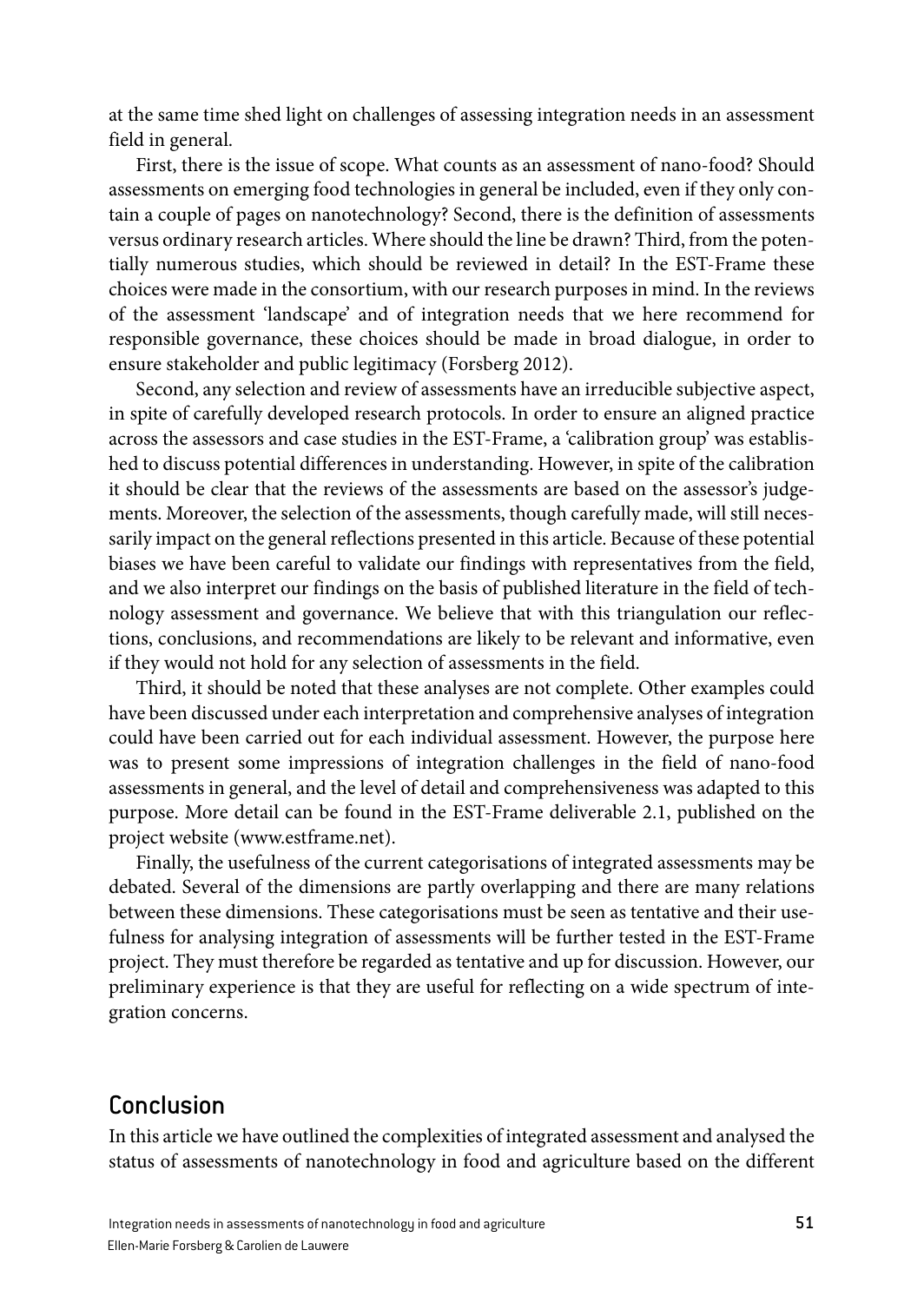interpretations of integrated assessment given in Table 2. We have found that though individual assessments may be well integrated on a number of these dimensions, there is in general room for better integration with regard to most of the identified dimensions. More specifically, assessments should be more reflected on their point of departure with regard to values, narratives, and the framing of their topic. There is a need for more specific assessments, addressing topics in their complex particularities rather than only generic assessments. These should also take more systematically into account trends affecting technology and the possibility for technology governance. Finally, more attention should be paid to learning processes between assessments, and between assessments and policy makers. True interdisciplinarity and even trans-disciplinarity amounts to one of the most important challenges in the assessment of an emerging technology field such as nanotechnology in food and agriculture. Such interdisciplinary dialogue should include a discussion on what dimensions of integration seem to be needed for responsible governance in this field. Our contribution here has simply been to point out such dimensions. However, this discussion is still at an early stage and we call for additional contributions to this debate.

### Acknowledgements

The first part of this article is built on the paper 'Integrated assessments of emerging food technologies – some options and challenges' (Forsberg 2012b). The work in the rest of the article is carried out as a part of the European project Integrated EST Framework, a 7th Framework Programme, Science-in-Society (see www.estframe.net). The authors would like to thank the journal editors and two anonymous reviewers for their important advice, much improving the article. We would also like to thank Kamilla Kjølberg, who contributed with some reviews in the case study and with input to an earlier version of the article. Finally, we thank the whole EST-Frame consortium for important discussions on integration of assessments.

## Notes

<sup>1</sup> There is a current trend in research on ethical, legal, and social aspects of new technologies (the socalled ELSA research) to design integrated projects where, typically, social scientists or philosophers take part in natural science projects, often even being part of laboratory work. Though integrated research projects are not central to the EST-Frame approach, the so-called constructive technology assessment (Schot & Rip 1996) and midstream modulation (Fisher, Mahajan & Mitcham 2006) are important directions in current research.

 $^2$  For more on the method and detailed results please see the case study report published on www.estframe.net.

 $^3$  The exception is that two TA reports and two deliberative projects discussed visions.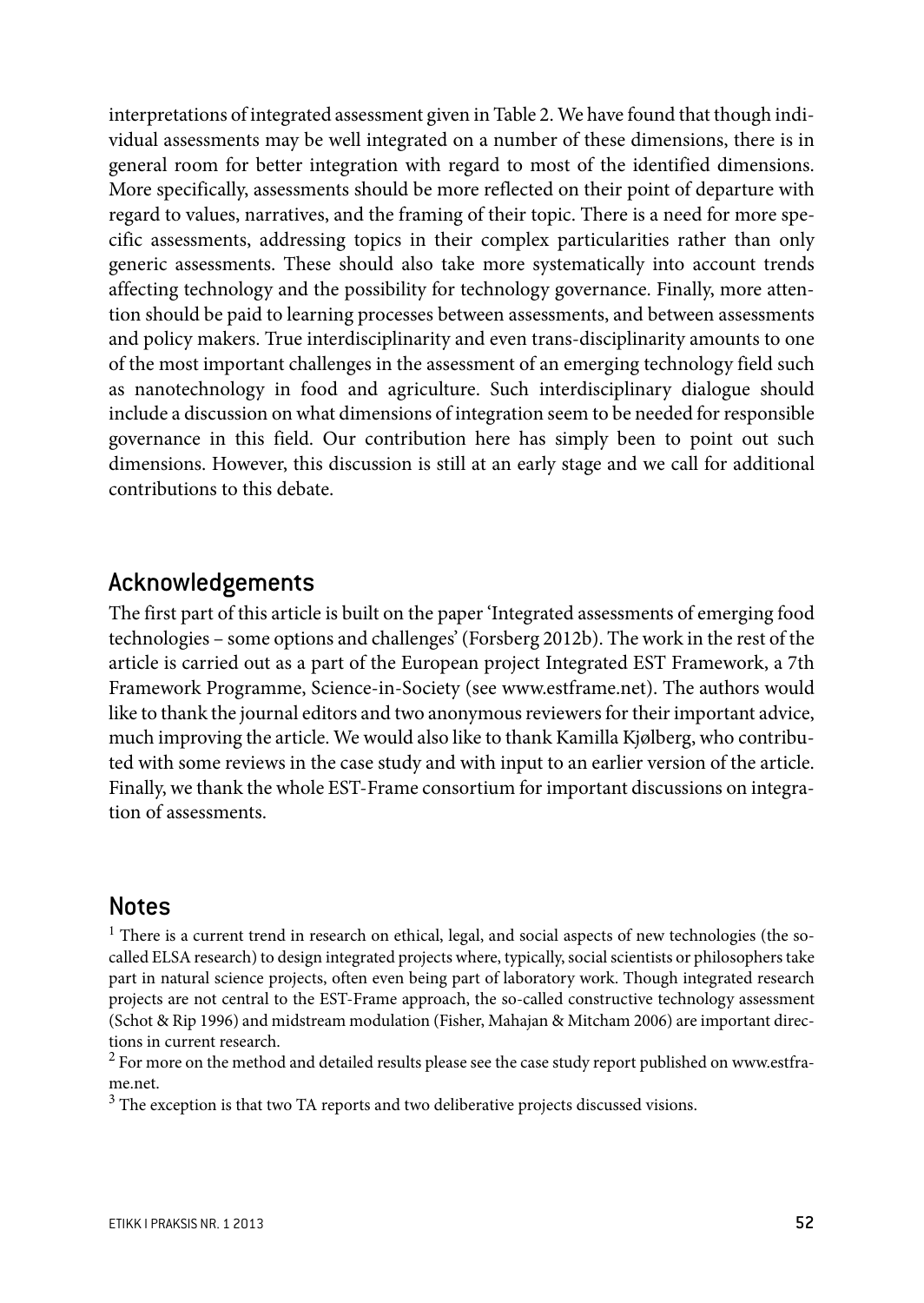## References

- Chen, H. & Yada, R. (2011) Nanotechnoogies in agriculture: New tools for sustainable development. Trends in Food Science & Technology, 22, pp. 585–594.
- Council of the European Union (2006) Renewed EU sustainable development strategy. Brussels: Council of the European Union.
- Decker, M. & Ladikas, M. (eds.) (2004) Bridges between science, society and policy. Technology assessment – methods and impacts. Berlin, Heidelberg & New York: Springer.
- Dupuy, J.-P. (2010) The narratology of lay ethics. Nanoethics, 4, pp. 153–170.
- European Commision (2008) Commission recommendation on a code of conduct for responsible nanosciences and nanotechnologies research. Brussels: European Commision.
- European Commision (2009a) Mainstreaming sustainable development into EU policies: 2009 Review of the European Union strategy for sustainable development. Brussels: European Commision.
- European Commision (2009b) Impact assessment. Brussels: European Commision. Retrieved 20<sup>th</sup> [November 2011 from: http://ec.europa.eu/governance/better\\_regulation/](http://ec.europa.eu/governance/better_regulation/impact_en.htm#_approach) impact\_en.htm#\_approach
- European Commision (2010) Work programme 2011, Capacities, part 5, Science and Society. Brussels: European Commision.
- Fisher, E., Mahajan, R. L. & Mitcham, C. (2006) Midstream modulation of technology: Governance from within. Bulletin of Science, Technology & Society, 26, pp. 485–496.
- Forsberg, E.-M. (2012a) Standardisation in the field of nanotechnology: Some issues of legitimacy. Science and Engineering Ethics, 18, pp. 719–739.
- Forsberg, E.-M. (2012b) Integrated assessments of emerging food technologies some options and challenges. In Climate change and sustainable development. Ethical perspectives on land use and food production, eds. T. Potthast & S. Meisch, pp. 275–279. Wageningen: Wageningen Academic Publishers.
- Garcia-Lorenzo, L. (2010) Framing uncertainty: Narratives, change and digital technologies. Social Science Information, 49, pp. 329–350.
- Gaskell, G., Stares, S., Allandsdottir, A., Allum, N., Castro, P., Esmer, Y. et al. (2010) Europeans and biotechnology. Brussels: European Commission.
- Kaiser, M., Kurath, M., Maassen, S. & Rehman-Sutter, C. (eds.) (2010) Governing future technologies. Nanotechnology and the rise of an assessment regime. Dordrecht/Heidelberg/London/New York: Springer.
- McCarthy, J. (2003) Principlism or narrative ethics: Must we choose between them? Journal of Medical Ethics, 29, pp. 65–71.
- Nordmann, A. & Macnaghten, P. (2012) Engaging narratives and the limits of lay ethics: Introduction. Nanoethics, 4, pp. 133–140.
- Schomberg, R. V. (2012) Prospects for technology assessment in a framework of responsible research and innovation. In Technikfolgen abschätzen lehren: Bildungspotenziale transdisziplinärer Methoden, eds. M. Dusseldorp&R. Beecroft, pp. 39–62. Wiesbaden: Vs Verlag.
- Schot, J. & Rip, A. (1996) The past and future of constructive technology assessment. Technological Forecasting & Social Change, 54, pp. 251–268.
- Scrase, J. I. & Sheate, W. R. (2002) Integration and integrated approaches to assessment: What do they mean for the environment? Journal of Environmental Policy & Planning, 4, pp. 275–294.
- Sozer, N. & Kokini, J. L. (2009) Nanotechnology and its applications in the food sector. Trends in biotechnology, 27, pp. 82–89.
- Stirling, A. (2008) 'Opening up' and 'closing down'. Power, participation, and pluralism in the social appraisal of technology. Science, Technology & Human Values, 33, pp. 262-294.